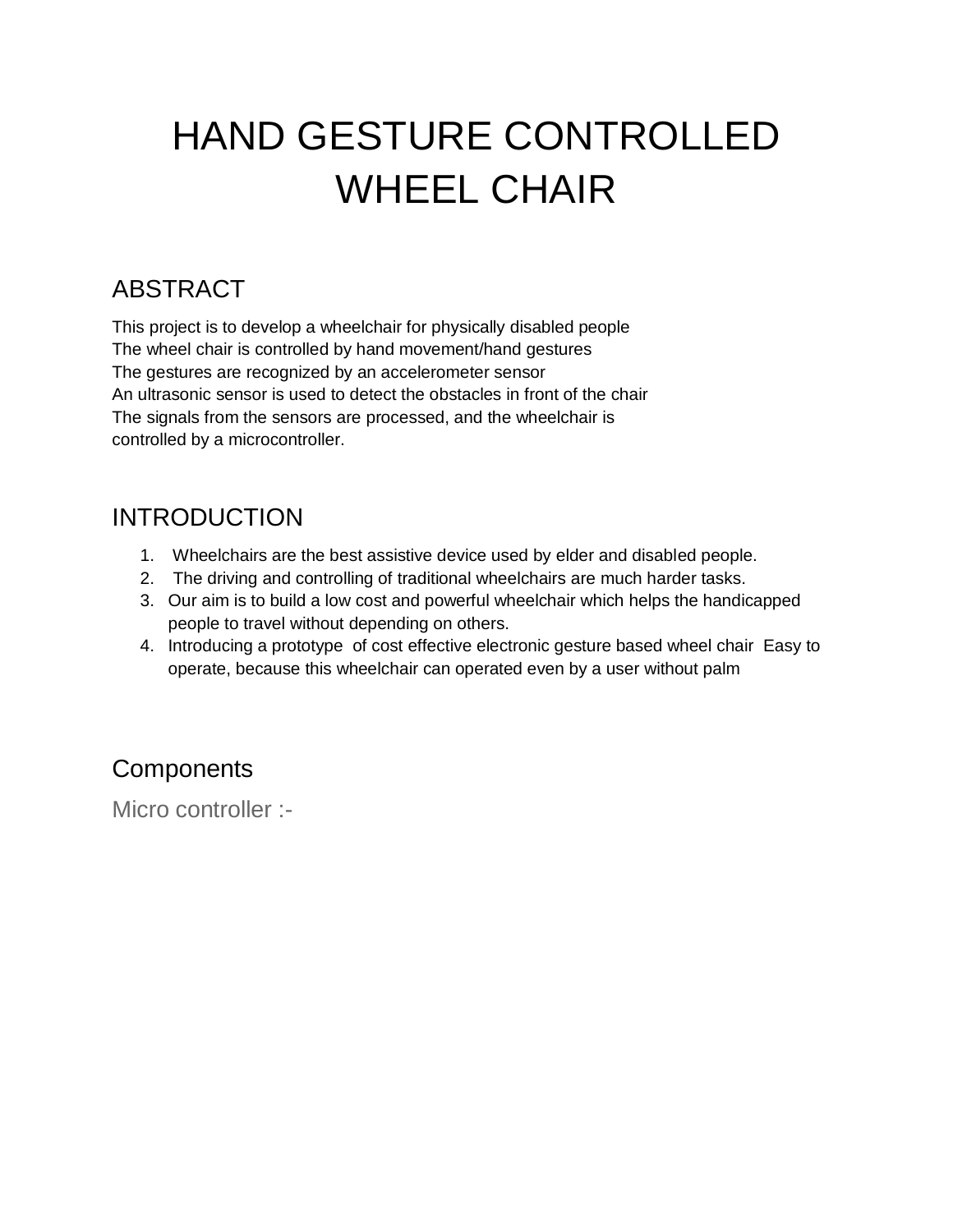#### Accelerometer Sensor :-

- 1. Accelerometer sensor is used to recognize the hand gestures
- 2. It recognizes the acceleration(tilting) of the hand in both X and Yaxes
- 3. It produces different numerical values corresponding to the direction of acceleration



#### Ultrasonic Sensor

- 1. Ultrasonic sensor is used to sense the obstacle in front of the chair.
- 2. It calculates the distance by producing ultrasonic waves.
- 3. It has an ultrasonic transmitter and a receiver
- 4. The distance is calculated using the expression
- 5. distance=(duration/2)\*.034 Where , duration : the time interval between transmission and reception 0.034 is the speed of sound in centimeter per microseconds.



Motor Driver & DC Motor

- 1. The L293D is a 16-pin IC with 8 pins on each side
- 2. It is dedicated to the controlling of a motor
- 3. An L293D can control 2 motors simultaneously
- 4. 2 input pins,2 output pins and 1 enable pin for each motor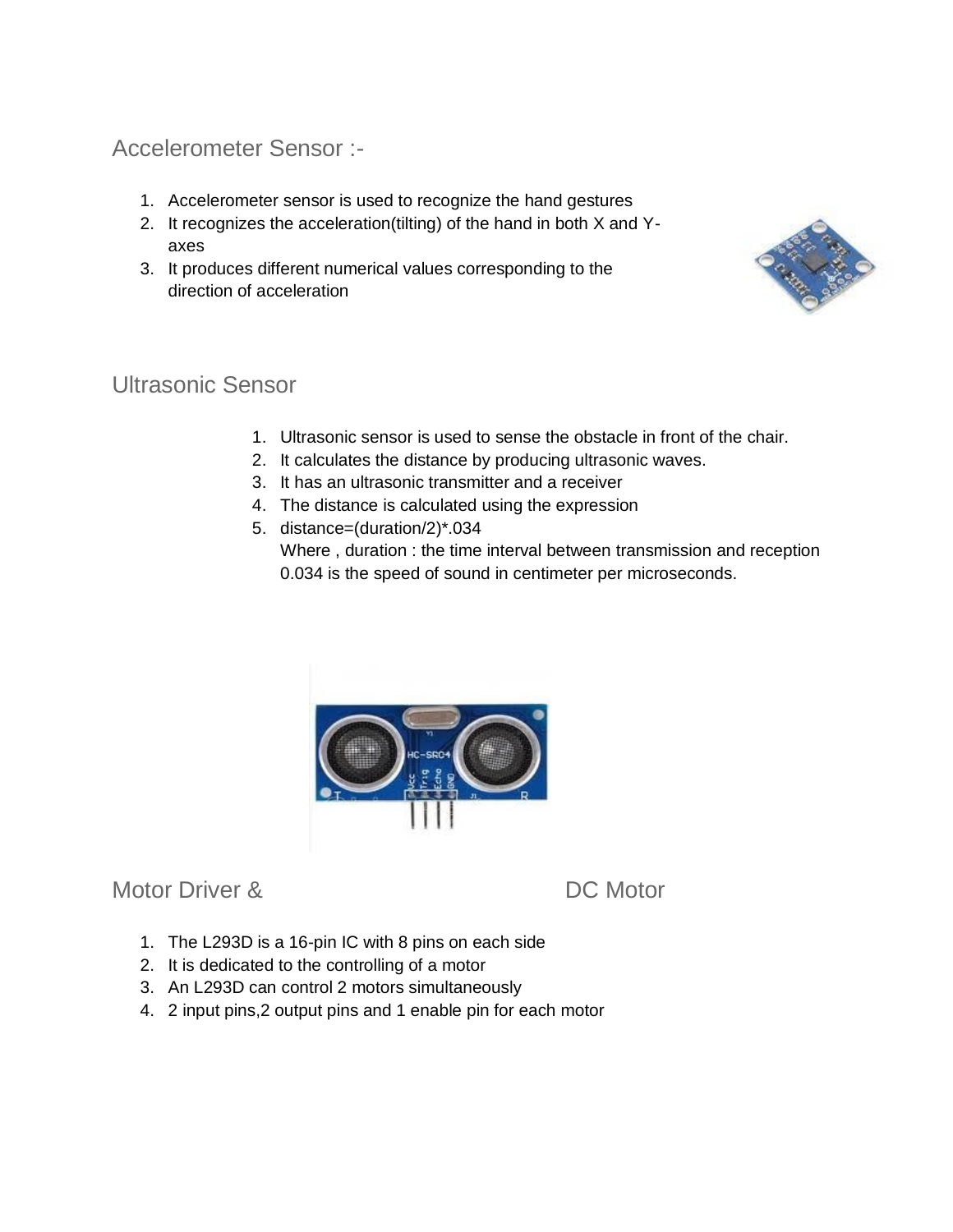